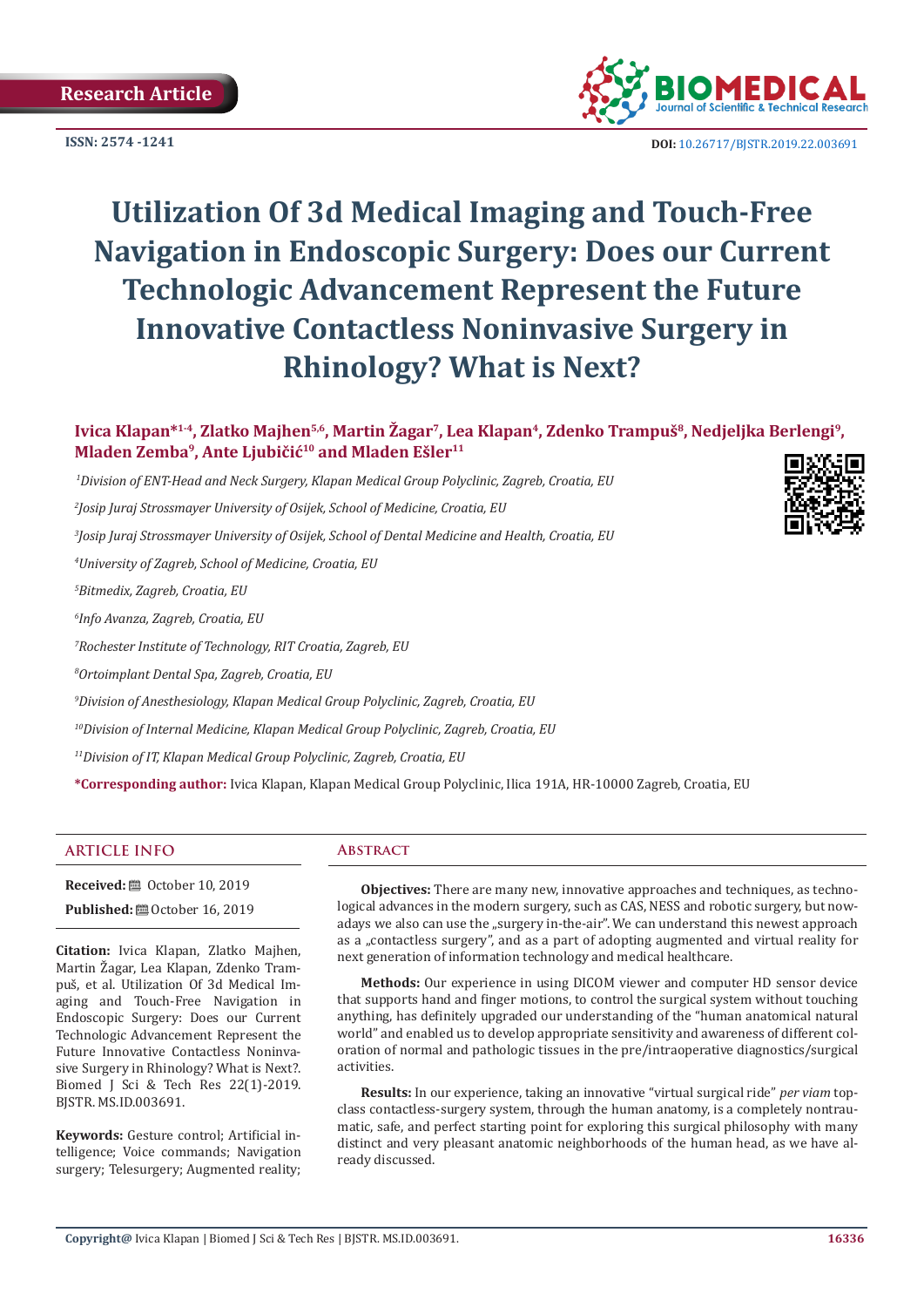Region of interest; 3D volume rendering; Leap Motion; OsiriX MD; Virtual endoscopy; Virtual surgery; Swarm intelligence

**Conclusion:** From our point of view, contactless surgery in "non existing virtual space" today seems significantly different from what it was like just a few months ago, being the typical representative of the adopting augmented and VR for next generation IT and medical healthcare. We strongly believe that contactless "in the air" surgery is very special and fascinating, and it comes as no surprise that it keeps on being useful and attracts not only those who have already gotten to know it, but new professional medical users of the new era as well. Finally, it will help us rebuild our understanding of human orientation in the surgery and navigate very successfully through different anatomic tissues, as well as empty spaces throughout the surgical process, wherever it may occur.

#### **Abbreviations**

AI: Artificial Intelligence; AR: Augmented Reality; CA / CAS: Computer Assisted / Computer Assisted Surgery; DICOM: Digital Imaging and Communications in Medicine; FESS / NESS: Functional Endoscopic Sinus Surgery / Navigation Endoscopic Sinus Surgery; HW/SW: Hardware/Software; IT: Information Technology; LM: Leap Motion; MIS: Minimaly Invasive Surgery; MRI – Magnetic Resonance Imaging; MSCT: Multislice Computer Tomography; NCAS: Navigation Computer Assisted Surgery; OMC: Ostiomeatal Complex; OR: Operation Room; ROI: Region of Interest; RTG: Radioisotope Thermoelectric Generator; SWOT: Strengths, Weaknesses, Opportunities, Threats; VC: Voice Command; VE/VS: Virtual Endoscopy/Virtual Surgery; VSI: Virtual Surgery Intelligence; VR/VW: Virtual Reality/Virtual World; 2D/3D: Two Dimensional/Three Dimensional; 3DVR: Three-Dimensional Volume Rendering

#### **Introduction**

There is a growing demand for IT and medical specialists that are able to develop complex IT solutions (such as medical and IT members of our Bitmedix team), with comprehensive knowledge in augmented and VR based medicine, which is mostly oriented towards clinical practice and education of medical students, providing VR based education in medicine and robot assisted surgeries and clinical, interactive, VR based exposure therapy tool [1], as well as our "on the fly" gesture-controlled incisionless surgical interventions [2]. This "learning process" could be enabled by using different VR tools and devices, such as VR headsets displaying a particular environment to simulate a user's physical existence in a virtual or imaginary setting, avatars that can be interacted with, such as in Houston Methodis [3] or in Stanford Neurosurgical Simulation and Virtual Reality Center [4], where surgeons in the BrainLab can use MRI imaging to map out an individual patient's brain. This enables them to not only plan surgery but perform it, even in hard-to-reach places [3,4].

Immersive AR/VR technologies have been adopted in medical applications bridging the real and virtual world to amplify the realworld setting. One example of virtual embodiment in therapeutic neuroscience, where AR/VR technologies are redefining the concept of virtual tour is Karuna project [5]. This research connects VR and motion tracking using commercial VR headset. However, it uses 360-degree controller and headset for motion tracking that occupies your hands which makes it not adaptable to any kind of contactless surgery. Although there is myriad of AR/VR solution providers and different kind adoptions to different needs, there is no complete solution for touchless "in the air" surgery, as we already discussed [2,6]. Our initial step was to select distinguished existing

solutions in order to adapt them to our augmented reality approach in CAS/NESS. On the other side, Hashplay project provides analytic structures that allow users to understand the context of data and act on them [7] to help make sense of complex systems in real time, but it's mostly oriented on solutions for smart cities. Our AI solution should pull data from multiple sources, process them and visualize in straightforward way that enables touchless interaction with the system for the medical specialist [2].

One step forward in that direction is SpectoVive project form University of Basel [8] where dr Cattin enabled VR room that allows to discover anatomic model in a new way, it is possible to walk around the model, scale it, move it or just look inside out by using VR headset. In preparation of "in the air" surgery we use processing data using artificial intelligence. Medical specialists use a lot of time in preoperative planning to extract all important data from CT and MRI data formats. ROI is usually defined based on expert knowledge but is not automated. There are some existing approaches in system design for AI in virtual surgeries. One example is Virtual Surgery Intelligence (VSI) which represents a smart medical software for surgeons based on Mixed/Augmented Reality using artificial intelligence [9]. VSI surgery pack provides pre-, post- and intraoperative support for head & neck operations and pathology recognition and precise diagnostics. VSI enables simultaneous representation of rendered bone and soft tissue which is really beneficiary for preoperative planning and intraoperative comparison of 3D CT and MRI scans with increased precision by overlaying cranial nerves and blood vessels.

Touch-free operations on medical datasets are achieved through voice commands and in our approach [2,10] we would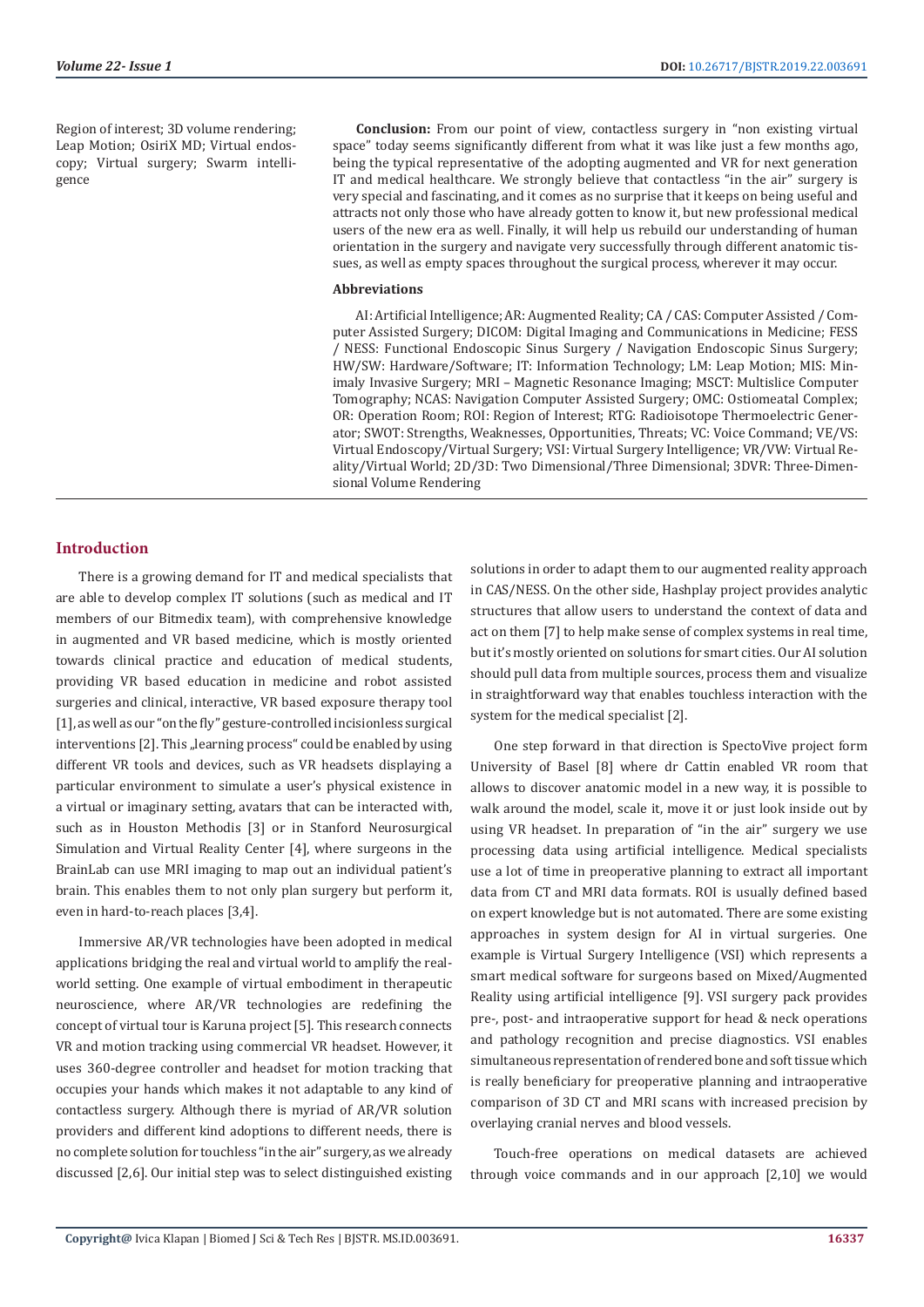like to extend this with motion tracking which enables more precise virtual movement, rotation, cutting, spatial locking and measuring as well as slicing through datasets. Global technological change will be immersive towards automatization/computer assisted/robots, of different aspects of our lives, specifically for an aging society burdened with increased healthcare spending. Current needs in Computed Assisted Surgery (CAS) methods exceed the contemporary educational limits. In our augmented reality approach, we would like to demonstrate how to design spatial anatomic elements, form both IT and medical perspective. Augmented spatial anatomic elements simultaneously combined with use of 3D medical images and 4D medical videos, combined with touchless navigation in space through such complex data should enable higher intraoperative safety and reduce operating time [10]. In preparation of any kind of surgery, medical specialist must provide most precise models of the part of the body that will undergo the surgery [11]. In such cases using AR/VR solutions will diminish differences between real world and simulation by using VR headsets and touchless motion trackers.

Thus, technology should deliver productivity advances which need capable interdisciplinary developers in the fields of, among others, IT and medicine that would help in shaping in the educational approach. This project of "contactless non-invasive sinus surgery in rhinology" [2,6,10], once completely realized, would help overcome current trends of increasing technological change, because by adopting different approaches and frameworks in such distributed, augmented virtual labs, physicians/surgeons could adapt to new technologies much faster with less stress in any OR, enabling an easier transition from the stages of education to the workforce/ OR. This newest "medical strategy" could be an important step to enhance surgeons' capacities and increase their overall success because the real and virtual objects definitely need to be integrated in the surgical field [12](Figure 1), for a number of reasons, such as orientation in the operative field where 'overlapping' of the real and virtually created anatomic models is inevitable [13-15].



**Figure 1:** Examples of medical data analysis in the real time with enabled virtual reality in order to help the surgeon in decision making during the surgery. We used OsiriX MD (DICOM viewer, certified for medical use), Leap Motion (computer hardware sensor device that supports hand and finger motions as input), and our specially designed software that integrates Leap Motion controller with medical imaging systems.

Our team has long been the leader of advanced surgery in otorhinolaryngology-head and neck surgery (3D-CAS/1994 [16,17], tele-3D-CAS/1998 [18,19], touchless "in the air" surgery/2015 [2,6,10]). Is also the today's team of contemporary innovative surgery, concerning the highest quality level, the highest level of user experience in the daily routine practice, which use appropriate DICOM images and "gesture motions" viewer industry? Our newest project proposal [2,6,10] aims to enable further shifting of such educational and clinical frontiers based on well-known solutions from VR, while involving more experts from different scientific fields that could shape the research and educational process in different, interesting ways, as for example medical diagnostics, surgery "in the air" in virtual world that are simulated and modeled before the real surgery [6,20-22], as well as surgeries in virtual anatomic surroundings that are assisted by 3D-digitizer with six degrees of freedom [11,23-26] (Figure 2).



**Figure 2:** Involvement of more experts from different scientific fields in preoperative analysis/teleanalysis in virtual surroundings by using of motion tracking camera for navigation through the data. We used voice command for easier contactless navigation through the application (3D anatomy of the patient's head.

That is why we want to shift this illusion of reality in the OR that is produced by VR perception/tools on the next level (such as computer assisted navigation with 3D-surgical planner or AR in the OR with contactless 'in the air' surgeon's commands) adding a comprehensive interdisciplinary overview, knowledge, and experience. That is why our project consortium consists of various ITs, medical as well as multimedia experts for design of AR applications. This could be a good starting point in setting the benchmark and defining additional research in the future related learning/practice [27] outcomes with adding VR component that would shift this education paradigm to the next level in human medicine/surgery.

More specifically, for this research on shifting VR experience in our education/teleeducation and surgical/telesurgical [12,18] practice (as seen in Figures 1&2), we would need to equip VR laboratory and to develop different SW based AR scenarios that would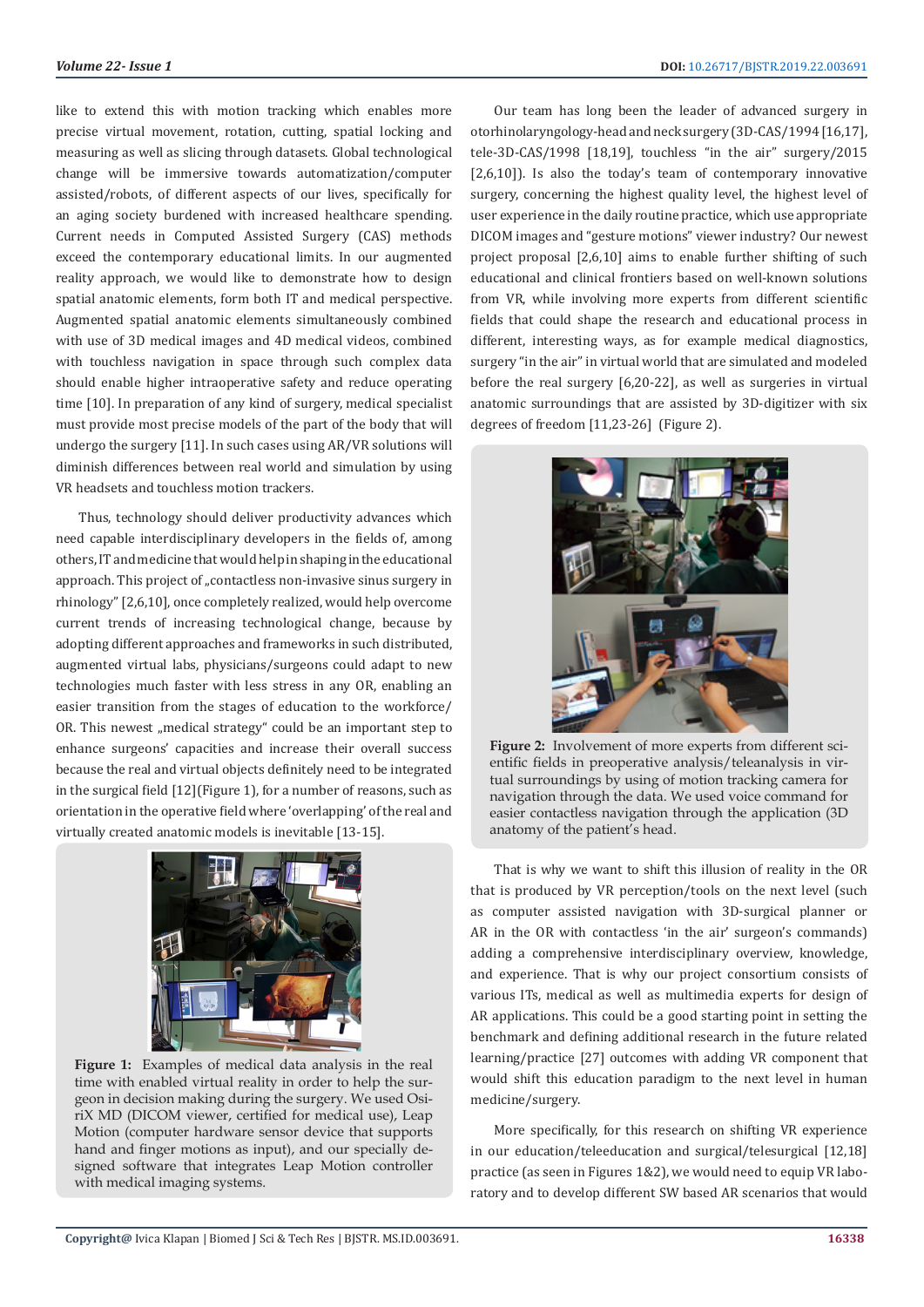enable above mentioned aims of creating the comprehensive and interdisciplinary environment in OR (IT in medicine) (Figure 3). Even more, in our future plans, MSCT and MRI datasets can be displayed in 3D using the AR/VR headset. The operating surgeon can move them, rotate them, and even move around them. Additionally, the surgeon can 'enter' the 3D models, and view the pathology from all angles based on touch-free surgeon's commands which makes even the most delicate of rhinology structures tangible and visible in rich details [4], as already seen in the Stanford Neurosurgical Simulation and Virtual Reality Center.



**Figure 3:** Developing different SW based AR scenarios based on the exisiting medical datasets enhanced with virtual reality in order to enable comprehensive and interdisciplinary environment in OR.

# **Material and Methods**

# **Case Report**



**Figure 4:** Telemed discussion about follicular cyst which heads out of the lateral wall of the maxillary sinus, with navigation through the frames in medical datasets in real time.

An adult male patient, Caucasian, NM, 57 years old with test results suspecting of a follicular cyst which spreads out to the lateral wall of the maxillary sinus (Figure 4). The cyst was discovered during a routine radiology exam (MSCT nose/sinuses). It is big in size and is causing a deformity of the lateral wall of the maxillary sinus. These kinds of cysts are usually asymptomatic, but with the presence of a potential infection, the patient responds with

pain on palpation of the lateral wall of the maxillary sinus (typical somato-senzoric feeling of pain to pressure, touch, vibrations etc.). Our patient, who with earlier mentioned test results also had an obstruction of the nasolacrimal ductus, has adduced a similar kind of pain and headache.

It has been known that odontogenic cysts are of characteristic appearance and that they never penetrate the maxillary sinus, but rather, with their growth, move sinus walls and compromise him in that way. Radicular cysts are the ones to be diagnosed most often because they can raise the bottom of the maxillary sinus itself, while keratocysts and follicular cysts are rarely diagnosed. They can deform the posterior and lateral walls of maxillary sinuses while creating an image like duplicator of the sinus. They are usually created after the making of a calcified crown bound to wisdom teeth – like it was with our patient (tooth in permanent dentition /18), but they can also be corelated with canine teeth as well as with other premolars of the upper jaw. They're usually showed radiologically as ''unilocular lighting with the crown and the root of mentioned tooth''. In case of persisting inflammation (chronic inflammation) ameloblastoma can occur from bigger cysts with possible future growth of mucoepidermoid carcinoma as well as plate cells carcinoma. A follicular cyst can cause pathological jaw fractures.

It is well known that the pathology of the maxillary sinus of odontogenic origin is extremely important in rhinology, primarily because of close anatomical contact between the roots of upper teeth which can, in an inflammatory process, cause a sinus inflammation. With parodontitis and odontogenic cysts, iatrogenic factors are a relatively often cause of maxillary sinus inflammations and they occur after tooth treatment. Oroantral communication with the associated fistula presents the leading iatrogenic cause, and it occurs by tooth extraction which is an everyday procedure in dental clinics. Therefore, with extra attention from dentists (a positive Valsalvin test), every oroantral communication can be sanated and with that it won't, with a chronic inflammation, come to forming an oroantral fistula.

Therapeutical approach: It should be emphasized that there isn't a possibility of preventing the emergence of follicular cysts of maxillary sinus. Therapy is primarily based on the need of sanating the cause of the inflammation and then the application of the antibiotics. After that comes treating the sinus itself with usage of appropriate surgical methods. Of course, it should be borne in mind that the inflammation of the maxillary sinus can occur spontaneously and the reduction and remodeling of the maxillary sinus can happen with the presence of odontogenic lesions. The choice itself of surgical treatment of the odontogenic lesions depends on their position as well as their size. In the case of our patient, NM, the choice of surgical treatment was intraoral enucleation of the lesion. It could have been done per viam with Caldwell-Luc's type of operation through fossa canine or, as in our patients case, with the application of osteoplastic contactless surgery of the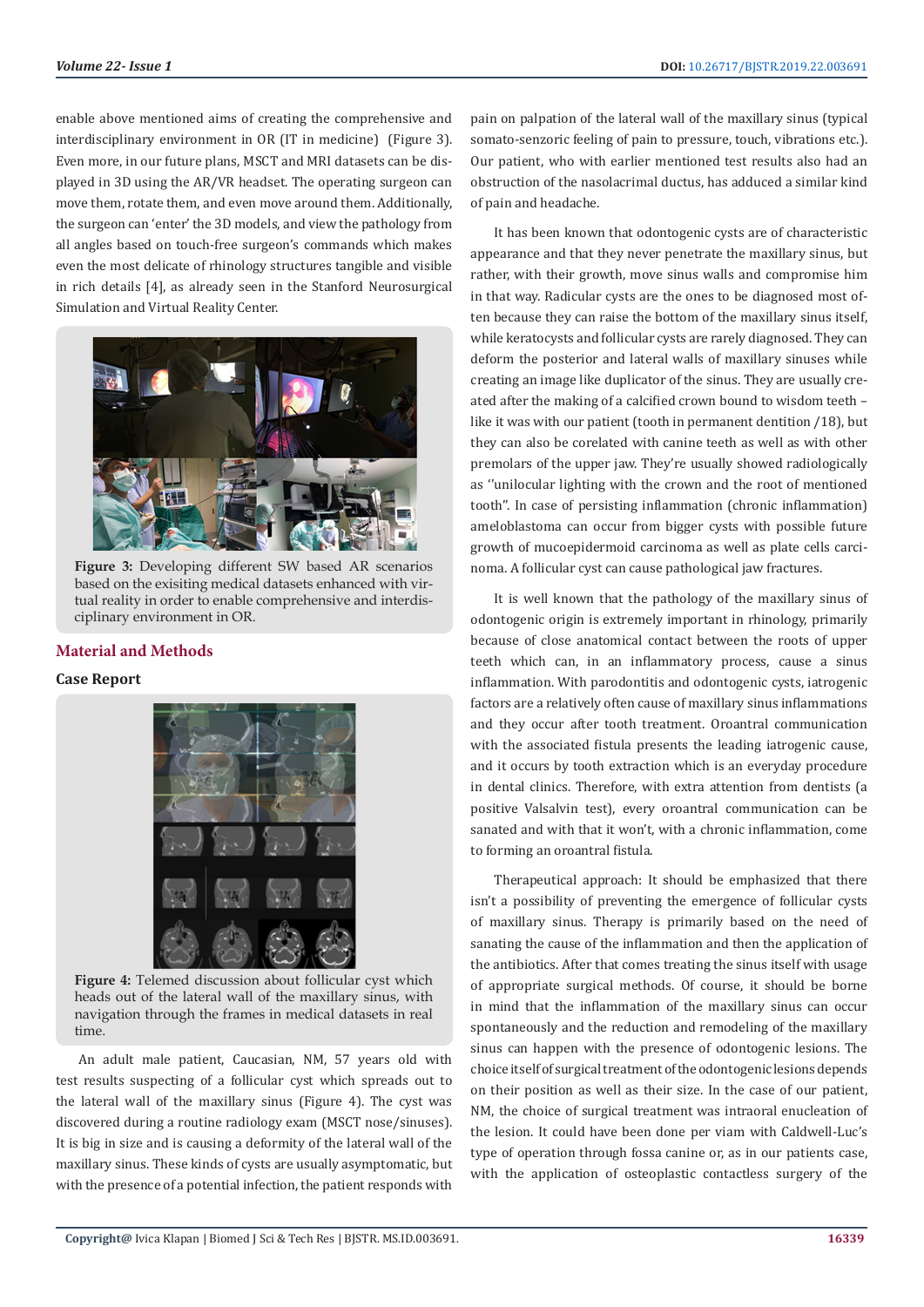sinus with necessarily disposing of the tooth. Of course, it is more than necessary to fully remove all the pathological anthral tissue. The described contactless surgical approach is chosen because this form of pathological substratum cannot be sanated with the minimally invasive approach and/or with medication therapy.

# **OsiriX MD**

Working with different 3D-ROI segments generated from 2D-computed tomography data, we could use different tools in the OsiriX DICOM viewer, such as polygon, brush, pencil, and other similar shapes enable precise selection of segments, whereas the more sophisticated 2D/3D grow region tool can automatically find edges of the selected tissue by analyzing surrounding pixel density and recognizing similarities [2]. Additionally, in our previous activities, we used LM sensor as an interface for camera positioning in 3DVR and VE views, with speech recognition as a VC solution, and for this purpose, we developed our special plug-in application for OsiriX platform [6]. The navigation in virtual space is achieved by assigning three orthogonal axes, to the camera position control [2]. In 3DVR, the Y axis is translated to vertical orbit, the X axis to horizontal orbit, and the Z axis to zoom [10]. The VE gains acceleration based on difference in the value of the Z starting and ending position, and horizontal and vertical camera turning is assigned to the X and Y axis, respectively [2,6,10].

# **Our Contactless-Hand-Gesture Non-Invasive Surgeon-Computer Interaction**

One of the first steps in planning the surgery is data acquisition. The concept here is to transform the 3D imaging into a single patient model by using diagnostic devices like CT or MRI. Once having the patient data, by using the VR techniques and depth and tracking cameras, it is possible to analyze and segment the region of interest in pre-operative preparation. Using of depth and tracking camera (Intel RealSense D-400 Technology) enables an operation to be simulated, and the outcome viewed and analyzed before the patient undergoes surgery in the same environment like in the real surgery. This enables medical specialists to optimize their surgical approaches, with obvious advantages for patients and healthcare providers. Later during the surgery, the same techniques are used for navigation and helping the surgeon to visualize and analyze current performance of the surgery. Moreover, it is possible to simulate the complete surgery from the surgeon's field of vision (Figure 2), and to see what might happen by removing or cutting some region of interest and to prepare the medical specialist what to do in key situations from different view angles, giving us completely new opportunities for diagnostics and surgical planning.

## **Contactless Surgery" and VR Applications in Medicine**

Nowadays, the applications of VR in medicine are tremendously growing. With different application of VR glasses and other VR devices, it is possible to create an illusion of any kind of a realworld application. This could be using of VR techniques for surgical planning or training [6,10], using the VR equipment such as the simulators for navigating during the minimal invasive surgeries [28], where force-enabled virtual guidance is used in roboticsassisted surgeries, but here we would like to refer to VR techniques for contactless surgery applications based on the usage of motion tracking camera.

# **Our camera for depth and motion tracking**

In order to provide the most immersive experience, the fidelity of the equipment may need to be tailored to surgical simulation. That is why we use camera for depth and motion tracking (Intel RealSense D-400 Technology) that has active stereo depth resolution with precise shutter sensors for up to 90 FPS depth streaming with range up to 10 meters which is important in the OR and which gives a sense of freedom to the surgeon during the surgery and in preoperative planning (surgeons can "fly" through the patient's head on screen [4]). Depth camera system uses a pair of cameras referred to as imagers to calculate depth. This system uses identical cameras configured with identical settings. Stereo camera visualizes the object by looking at the same subject from slightly different perspectives giving it the depth dimensionality. The difference in the perspectives is used to generate a depth map by calculating a numeric value for the distance from the imagers to every point in the scene. In order to use the depth and motion tracking camera properly, we needed to define some standard moves of the surgeon's hand to speed up the process of motion and depth recognition and to have the more precise real-time outcomes. With this approach, we can achieve our contactless surgery [2,6,10] by using the controls of depth and motion tracking cameras and with fully operable list of virtual movements reflecting standard moves through patient datasets, as for example; rotation, cutting, spatial locking, measuring and easy slicing with virtual movement and medical modelling accuracy.

#### **Discussion**

Quantifying everyday life in a medical setting? A future in which telepathy will be made possible by connecting our brains to the 'cloud' (through the Internet)? Thinking as communication method in medicine? [29] In the near future, we will certainly have an incredible opportunity to share ideas, but would we get the "live" universal database, i.e. a "collective mind", similar to the creation of a computing cluster resulting from the merging of a computer, with a "mind" located in a computing digital environment which allows better connection and communication than the currently available biological mode?

If in today's real world, without touching the screen during "in the air" contactless navigation surgery [29,10,30], if we enable "virtual listening and sensing" [2] of 3D spatial data in the world of virtual diagnostics [31,32] and surgery [10], which does not exist in reality [19], we will form a reaction of a human being (a surgeon) who thinks differently [29], has impulses and certain tendencies, -as a result, we define a completely new creative sense of understanding space and self-awareness. Of course, we are still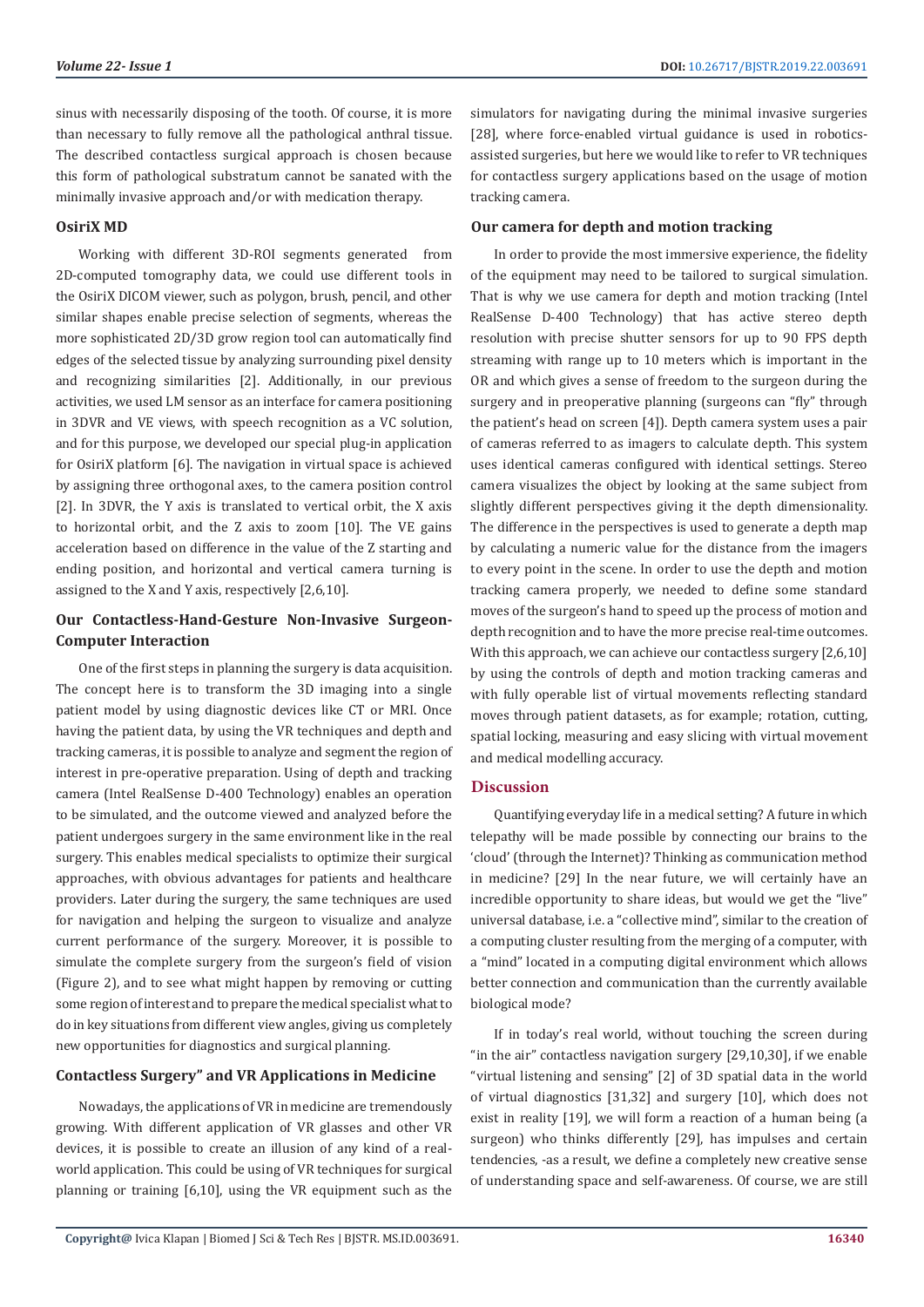not yet at the level of the brain-computer interface, but we are certainly able to use technology that can make invisible, visible to doctors/surgeons, i.e., to experience and understand what we cannot realistically see4, or what does not really exist. In this way, we "understand" the three-dimensional spatial relationships of the operating field as it is in human beings, that is, "hear what is otherwise silent to us." When this will be fully achievable, we will surely quickly define a scenario of an universal language.

That is why our research project proposal in the field of contactless surgery would also go in the direction of monitor learning and practical experience, as well as surgeons' emotions while resolving gamified problems in the OR, and comparing preoperative planning outcomes with outcomes during the real surgical activities produced by contemporary education and previous planning process, as we have already previously published [2,6,10]. By enabling this new approach, we aim to achieve a sustainable environment for developing skills that physicians/surgeons would need in the future.

If we would like to develop the medicine of the  $21^{st}$  century, we have to be more concise in order to highlight the novel methodology proposed with the human-machine interaction (VR) and prove why it is more convenient in the diagnostics, surgical [33] and telesurgical procedures [34] , such as in our daily ENT clinic, with which we were faced with many times. Of course, VR is not a new technology. It is already widely used in different aspects of our everyday lives. AR as an extension of VR is also well known and widely applied in medicine and the broader healthcare industry. Current trends in medicine are mostly related to applying different disruptive technologies to enhance and support the decisions of medical experts. The message from the Stanford Neurosurgical Simulation and Virtual Reality Center4 very clearly indicates that "VR can assist how they can approach a tumor and avoid critical areas like the motor cortex or the sensory areas. Before they did not have the ability to reconstruct it in 3D, which resulted in them having to depict it in their minds [4].

This is one more reason why our research proposal of "contactless noninvasive ENT sinus surgery", as previously published [2,6,10], would go in the direction of diagnostical/surgical applications, as well as for monitoring learning and practical experience and surgeons' emotions, all the while resolving gamified problems in the OR, and comparing pre-operative planning outcomes with outcomes during the real surgical activities produced by contemporary education and previous planning process. If we are to look at this article from a critical point of view, it must be said that the title of this article is phrased as a question, without any details of the article's content. The reader sometimes tends to think that it would be better when the title would state the key topic or concepts which the article is aiming to express.

Likewise, the authors of this article have come up with a demanding concept for the development of "surgery of the future", based primarily on contactless diagnostics and/or surgery [2], simulation of surgery in a non-existent virtual world [6], application of navigation robotic systems in virtual operations before actual operations [10], etc., which leads to sometimes making this article quite difficult to read smoothly, and to understand the concepts and conclusions the authors are trying to make. Also, the reader may sometimes get lost navigating specific sentences and therefore, must search to recognize the key concepts.

Additionally, the supplied case report is not written in a standard way in which case reports are written in the medical literature and adds a little something to the article, with no later discussion tied back to the case report itself. We agree that this "remark" is also justified, especially since this case report is very rare and may deserve a more comprehensive presentation and analysis. Nontheless, we would like to remind that the basic idea of this paper was not a more detailed analysis of the case report presentation, but rather describing the current state of understanding of the concept (contactless surgery) which is to be discussed in the article, as well as the void in bliterature this article serves to fill.

#### **Project flow**

a. Based on the surgeons' feedback we will improve the overall system by researching and adding additional features like application of augmented touch screen, voice control and intelligence feedback in OR with the application of HD and SW solutions that enable the surgeon to touch free 3D-simulation and motion control of 2D and 3D medical images as well as VS in real time.

b. That is why we would need at least a couple of medical institutions to continuously monitor all impacts on surgeons' perception, focus, orientation and movement in the real world in the correlation to the virtual environment and vice versa.

c. With the development of VR lab/labs, we will collect high volumes of personal data, which will be stored in a maximum secured way, to make our own data collections and , and based on these data, we will improve further features of augmented and VR deliverables, which will be based on local surgeons' needs and it will be international on the level of the joint VR lab (Figure 5).

d. Finally, we predict that such technology-oriented education and/or medical practice will impact the global labor market when offering next generation of highly-skilled IT and medical specialists/surgeons, including their cooperation as well as tele-assistance (as seen in Figure 6). By enabling this new approach, we aim to achieve a sustainable environment for developing skills that physicians/surgeons would need in their OR in the future; (e.g. "additive manufacturing of medical models" [38], CAS, NESS, and touch free surgeon's commands- as "biomechanics" of the new era in personalized contactless hand-gesture, non-invasive surgeoncomputer interaction) as methods which exceed the contemporary educational and clinical limits.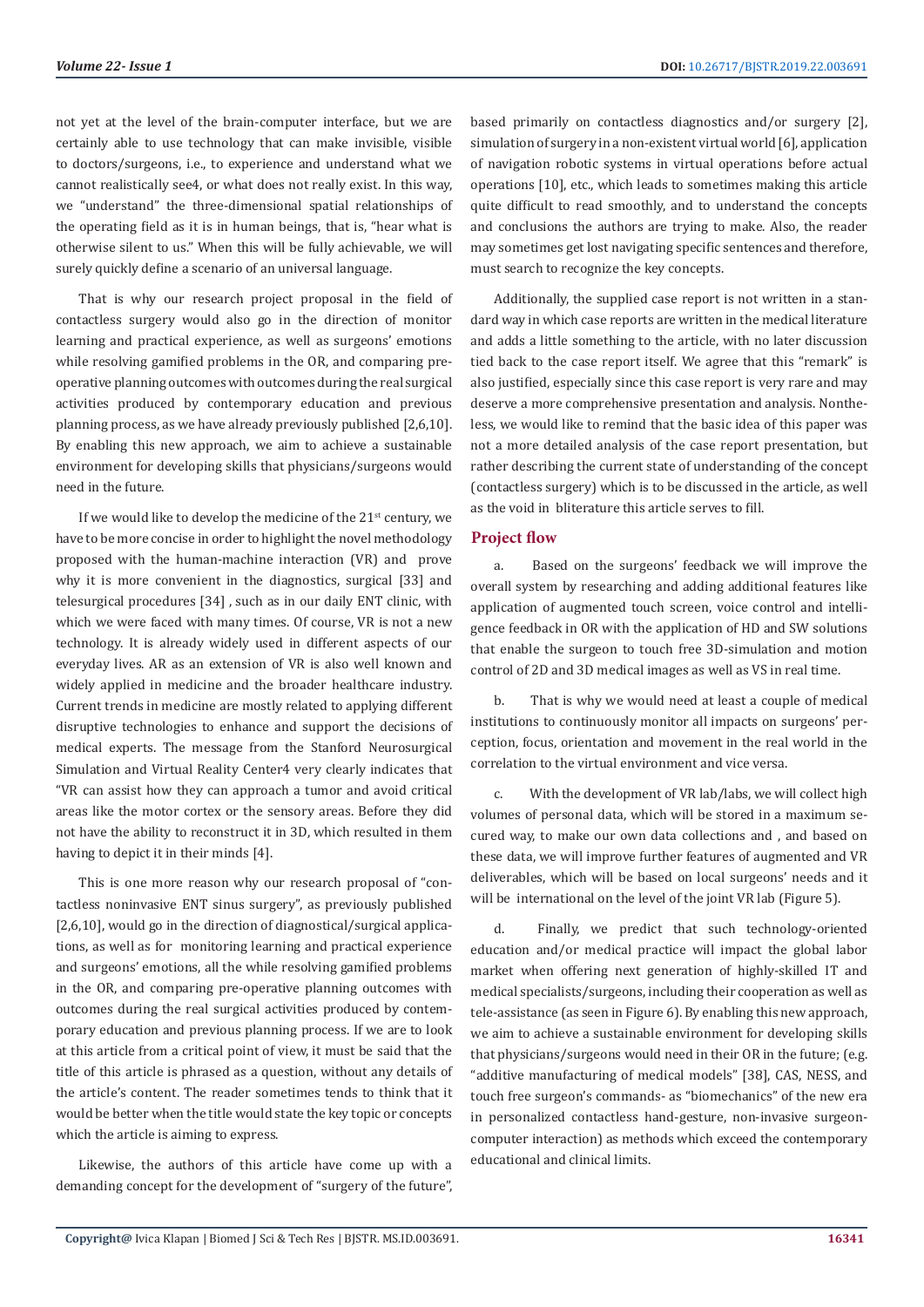

Figure 5: Process of designing spatial anatomic elements, from both information technology and medical perspective. Using absolute value of hand position in the sensor coordinate system as a deflection of camera angles requires additional space and involves considerable amount of hand movements[2].

# **Conclusions**

a. We presented the use of standard commercial hardware (Apple Mini Mac) and SW (DICOM viewer SW and SW for handgesture non-invasive surgeon-computer interactions, with our recently created original plug-ins) to create 3D simulation of medical imaging ("different tissues in different colours"12) and touchless navigation/manipulation of images.

b. It is intended to be useful in the OR setting, where noncontact navigation methods would be of most benefit.

c. We propose this technology to study the anatomy of the preoperative patient and perform "incisionless" surgery in a simulated environment.



**Figure 6:** Application of virtual reality / augmented reality techniques in planning the surgery. The 3D-virtual reality and virtual endoscopy views could then be used uninterrupted and unburdened with unnecessary data when not required, independently of which application environment and settings were used2. Such dashboard could contain the most important functions and parameters concerning the current virtual reality10 or virtual endoscopy context[10].

d. Moving beyond medical frontiers *per viam* AR, we demonstrated how to design spatial anatomic elements, from both IT and medical perspective [2,6,10,11,19] ("the surgeons practice the procedure using images of an actual patient, rather than generic anatomy, allowing them to map out the exact path they will take during the surgery, ahead of time" [4], as seen in the Figure 5.

e. The use of augmented spatial anatomic elements simultaneously combined with use of 3D medical images, combined with touchless navigation in space through such complex data enabled higher intraoperative safety and reduce operating time.

f. With above-mentioned methods, we will track surgeons who will use personal-3D-navigation systems (as we did/1994 [15,16]) with on the fly gesture-controlled incisionless surgical interventions, which is currently in our use [2].

The use of contactless surgery will show us how surgeons will cope with these state-of-the-art technologies, as mentioned previously [34,35], to track easy-to-use and to educate them in virtual environments if necessary.

h. Application of this new skills in medicine/OR, will show surgeons are as close as possible to real-life applications in medicine of the 21st century (such as robotic surgical procedures [37]), "by immersing themselves in 3D-views of their patients' anatomy, doctors can more effectively plan surgical procedures" [4] (Figure 7).



Figure 7: Proposal of our VR and/or tele-VR lab for medical practice. For our team, this routine preoperative[38], as well as intraoperative procedure in our operation room, which enabled very precise and simple manipulation of virtual objects with the sense of physical presence at a virtual location[2,6], represents a more effective and safer endoscopic and virtual endoscopy procedure in our hands[10], in comparison with some 'standard' endo-techniques.

i. Is this making a universal worldwide center of medical knowledge for contactless diagnostics and MIS surgery in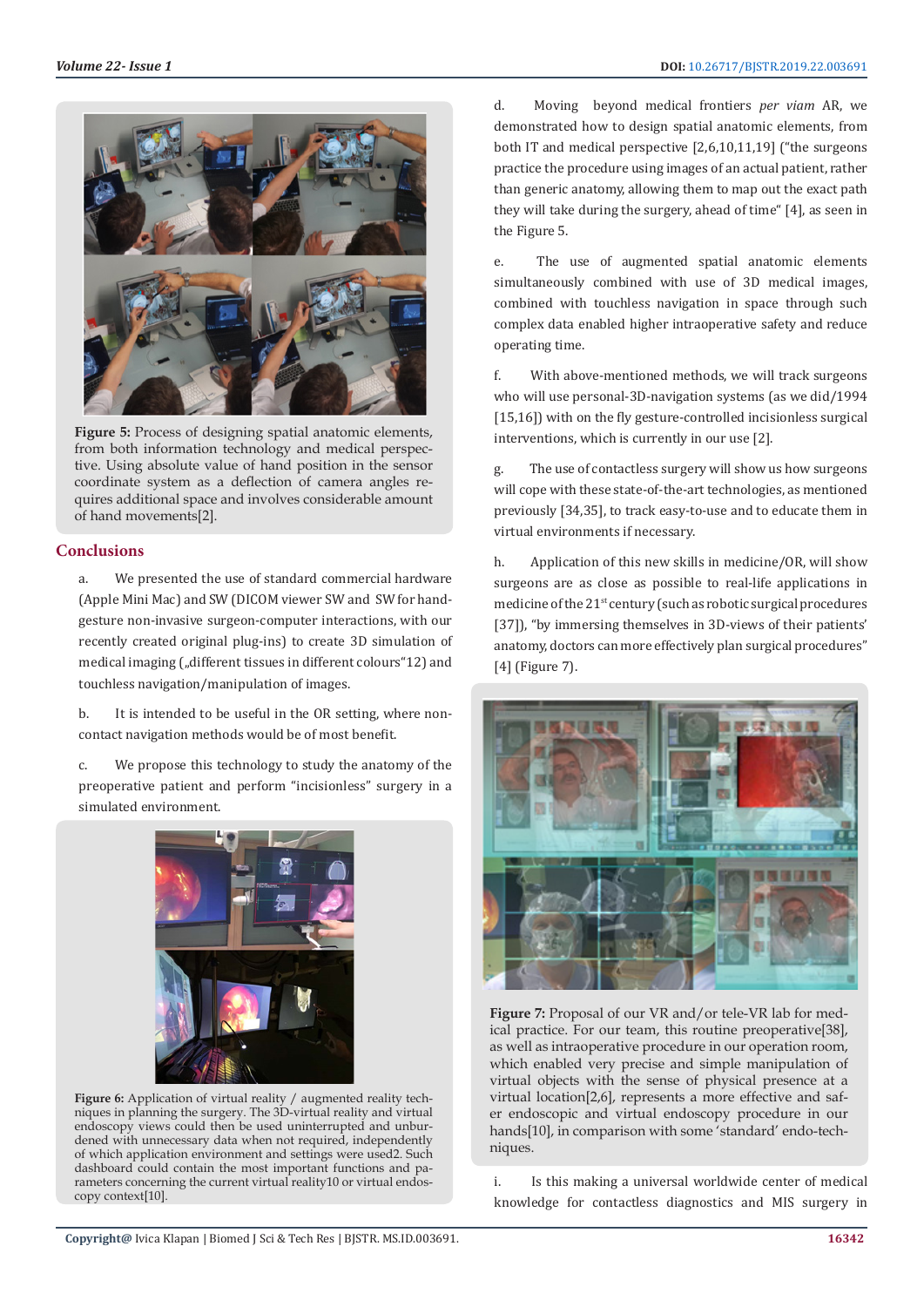the VR world possible, which is based on "collective mind" by creating centralized consciousness through the hyper connection of an infinite number of data sources? [39] This proposal is going towards forming the Swarm Intelligence, a newest theory developed from observation of animal behavior (ants, bees, butterflies) which led to the development of swarm intelligence applications) [40], but we need to know that there is a significant difference in this comparison with the knowledge of swarm intelligence that is decentralized. Conversely, by connecting to a "collective mind", we will be able to share all knowledge and skills from a centralized source41 because all minds will work together.

The presented ideas for the development of the previously described system for 'gesture-controlled incisionless surgical interventions' are presented in our next scientific paper entitled "*Do we have biomechanics of the new era in our personalized contactless hand-gesture non-invasive surgeon-computer interaction?*"

## **Funding**

This research did not receive any specific grant from funding agencies in the public, commercial, or not-for-profit sectors.

# **Acknowledgment**

The authors are grateful to Professor Heinz Stammberger, M.D.(†), Graz/Austria/EU, for his helpful discussion about NESS and contactless surgery (February/2018); Dr. Armin Stranjak, Lead software architect at Siemens Healthcare, Erlangen, Germany, EU, for his discussion about MSCT and MRI nose/sinus scans.

#### **References**

- 1. [University of Southern Carolina, Institute for Creative Technologies:](http://medvr.ict.usc.edu/projects/bravemind/)  [Medical Virtual Reality.](http://medvr.ict.usc.edu/projects/bravemind/)
- 2. [Klapan I, Duspara A, Majhen Z, Benić I, Kostelac M, et al. \(2017\) What](https://pdfs.semanticscholar.org/9151/293f25da0850ae2c70864b1a5ba1fe09eaa3.pdf)  [is the future of minimally invasive surgery in rhinology: marker](https://pdfs.semanticscholar.org/9151/293f25da0850ae2c70864b1a5ba1fe09eaa3.pdf)[based virtual reality simulation with touch free surgeon's commands,](https://pdfs.semanticscholar.org/9151/293f25da0850ae2c70864b1a5ba1fe09eaa3.pdf)  [3D-surgical navigation with additional remote visualization in the](https://pdfs.semanticscholar.org/9151/293f25da0850ae2c70864b1a5ba1fe09eaa3.pdf)  [operating room, or. Front Otolaryngol Head Neck Surg Global Open 1\(1\):](https://pdfs.semanticscholar.org/9151/293f25da0850ae2c70864b1a5ba1fe09eaa3.pdf)  [1-7.](https://pdfs.semanticscholar.org/9151/293f25da0850ae2c70864b1a5ba1fe09eaa3.pdf)
- 3. [Houston Methodist Hospital -Texas Medical Center-Brainlab.](https://www.houstonmethodist.org/1285_houstonmethodist/738_servicesandspecialties/2044_servicesandspecialities_neurologyandneurosurgery/2181_servicesandspecialities_locations/2183_servicesandspecialities_neurologicalinstitutetexasmedicalcenterhouston/2185_servicesandspecialities_clinicalprograms/2188_servicesandspecialties_alsclinic/noitem_servicesspecialties_alsclinic_specialties/)
- 4. [Stanford Neurosurgical Simulation and Virtual Reality Center.](https://med.stanford.edu/neurosurgery/divisions/vr-lab.html)
- 5. [European Strategy and Policy Analysis System: Global Trends to 2030:](http://ec.europa.eu/epsc/sites/epsc/files/espas-report-2015.pdf)  [Can the EU meet the challenges ahead](http://ec.europa.eu/epsc/sites/epsc/files/espas-report-2015.pdf).
- 6. [Klapan I, Duspara A, Majhen Z, Benić I, Kostelac M, et al.](https://biomedres.us/fulltexts/BJSTR.MS.ID.003377.php) (2019) What [is the future of minimally invasive sinus surgery: computer assisted](https://biomedres.us/fulltexts/BJSTR.MS.ID.003377.php)  [navigation, 3D-surgical planner, augmented reality in the operating](https://biomedres.us/fulltexts/BJSTR.MS.ID.003377.php)  [room with 'in the air' surgeon's commands as a "biomechanics" of the](https://biomedres.us/fulltexts/BJSTR.MS.ID.003377.php)  [new era in personalized contactless hand](https://biomedres.us/fulltexts/BJSTR.MS.ID.003377.php)-gesture noninvasive surgeon[computer interaction? Biomedical J Scientific Technical Research 19\(5\):](https://biomedres.us/fulltexts/BJSTR.MS.ID.003377.php)  [14678-14685](https://biomedres.us/fulltexts/BJSTR.MS.ID.003377.php).
- 7. [QuantumRun: State of technology in 2030 | Future Forecast.](https://www.quantumrun.com/future-timeline/2030/future-timeline-subpost-technology)
- 8. [SpectoVive.](https://www.unibas.ch/en/News-Events/News/Uni-Research/Virtual-Reality-in-Medicine.html)
- 9. [Top Mental Health Challenges Facing Students.](C:\\Users\\Viswas Computers\\AppData\\Roaming\\Microsoft\\Word\\1.https:\\www.bestcolleges.com\\resources\\top-5-mental-health-problems-facing-college-students\\)
- 10. [Klapan I, Duspara A, Majhen Z, Benić I, Trampuš Z, et al. \(2019\) Do we](https://biomedres.us/fulltexts/BJSTR.MS.ID.003377.php)  [really need a new innovative navigation-non-invasive](https://biomedres.us/fulltexts/BJSTR.MS.ID.003377.php) on the fly gesture-

[controlled incisionless surgery. J Scientific Technical Research 20\(5\):](https://biomedres.us/fulltexts/BJSTR.MS.ID.003377.php) [15394-15404.](https://biomedres.us/fulltexts/BJSTR.MS.ID.003377.php)

- 11. Klapan I, Raos P, Galeta T (2013) Virtual Reality and 3D computer assisted surgery in rhinology. Ear Nose Throat 95(7): 23-28.
- 12. Klapan I, Vranje*š Ž*, Prgomet D, Lukinovi*ć* [J \(2008\) Application of](https://www.ncbi.nlm.nih.gov/pubmed/18494207) [advanced virtual reality and 3D computer assisted technologies in tele-](https://www.ncbi.nlm.nih.gov/pubmed/18494207)[3D-computer assisted surgery in rhinology. Coll Antropol 32\(1\): 217-](https://www.ncbi.nlm.nih.gov/pubmed/18494207) [219.](https://www.ncbi.nlm.nih.gov/pubmed/18494207)
- 13. Knezovi*ć* J, Kova*č* M, Klapan I, Mlinari*ć* H, Vranje*š Ž*[,et al. \(2007\)](https://www.ncbi.nlm.nih.gov/pubmed/18217473) [Application of novel lossless compression of medical images using](https://www.ncbi.nlm.nih.gov/pubmed/18217473) [prediction and contextual error modeling. Coll Antropol 31\(4\): 1143-](https://www.ncbi.nlm.nih.gov/pubmed/18217473) [1150.](https://www.ncbi.nlm.nih.gov/pubmed/18217473)
- 14. [Frank-Ito D, Kimbell J, Laud P, Garcia G, Rhee J \(2014\) Predictingpost](https://www.ncbi.nlm.nih.gov/pmc/articles/PMC4405156/)[surgery nasal physiology with computational modeling: current](https://www.ncbi.nlm.nih.gov/pmc/articles/PMC4405156/) [challenges and limitations. Otolaryngol Head NeckSurg 151\(5\): 751-](https://www.ncbi.nlm.nih.gov/pmc/articles/PMC4405156/) [759.](https://www.ncbi.nlm.nih.gov/pmc/articles/PMC4405156/)
- 15. Klapan I, *Š*imi*č*i*ć* Lj, Ri*š*avi R, Be*š*enski N, Bumber *Ž*[, et al. \(2001\) Dynamic](https://www.ncbi.nlm.nih.gov/pubmed/12045933) [3D computer-assisted reconstruction of metallic retrobulbar foreign](https://www.ncbi.nlm.nih.gov/pubmed/12045933) [body for diagnostic and surgical purposes \[Case report: orbital injury](https://www.ncbi.nlm.nih.gov/pubmed/12045933) [with ethmoid bone involvement\]. Orbit 20\(1\): 35-49.](https://www.ncbi.nlm.nih.gov/pubmed/12045933)
- 16. Klapan I, *Š*imi*č*i*ć* Lj, Be*š*enski N, Bumber *Ž*[, Janjanin S, et al. \(2002\)](https://www.ncbi.nlm.nih.gov/pubmed/11791246) [Application of 3D-computer assisted techniques to sinonasal pathology-](https://www.ncbi.nlm.nih.gov/pubmed/11791246)[Case report: war wounds of paranasal sinuses with metallic foreign](https://www.ncbi.nlm.nih.gov/pubmed/11791246) [bodies. Am J Otolaryngol 23\(1\): 27-34.](https://www.ncbi.nlm.nih.gov/pubmed/11791246)
- 17. Klapan I, Vranje*š Ž*, Prgomet D, Lukinovi*ć* [J \(2008\) Application of](https://www.ncbi.nlm.nih.gov/pubmed/18494207) [advanced virtual reality and 3D computer assisted technologies in tele-](https://www.ncbi.nlm.nih.gov/pubmed/18494207)[3D-computer assisted surgery in rhinology. Coll Antropol 32\(1\): 217-](https://www.ncbi.nlm.nih.gov/pubmed/18494207) [219.](https://www.ncbi.nlm.nih.gov/pubmed/18494207)
- 18. Klapan I, *Š*imi*č*i*ć* Lj, Ri*š*avi R, Pasari K, Sruk V, [et al. \(2002\) Real time](https://www.ncbi.nlm.nih.gov/pubmed/12097173) [transfer of live video images in parallel with 3D-modeling of the surgical](https://www.ncbi.nlm.nih.gov/pubmed/12097173) [field in computer-assisted telesurgery. J Telemed Telecare 8\(3\): 125-](https://www.ncbi.nlm.nih.gov/pubmed/12097173) [130.](https://www.ncbi.nlm.nih.gov/pubmed/12097173)
- 19. Klapan I (2011) Application of advaced Virtual Reality and 3D computer assisted technologies in computer assisted surgery and tele-3Dcomputer assisted surgery in rhinology. In Kim JJ(eds.), Virtual Reality, Vienna: Intech pp: 303-336.
- 20. [Tan JH, Chao C, Zawaideh M, Roberts AC, Kinney TB \(2013\) Informatics in](https://www.ncbi.nlm.nih.gov/pubmed/23264282) [Radiology: developing a touchless user interface for intraoperative image](https://www.ncbi.nlm.nih.gov/pubmed/23264282) [control during interventional radiology procedures. Radiographics](https://www.ncbi.nlm.nih.gov/pubmed/23264282) [33\(2\): 61–70.](https://www.ncbi.nlm.nih.gov/pubmed/23264282)
- 21. [Hötker AM, Pitton MB, Mildenberger P, Düber C \(2013\) Speech](https://www.ncbi.nlm.nih.gov/pubmed/23580026) [and motion control for interventional radiology: requirements and](https://www.ncbi.nlm.nih.gov/pubmed/23580026) [feasibility. Int J Comput Assist Radiol Surg 8\(6\): 997–1002.](https://www.ncbi.nlm.nih.gov/pubmed/23580026)
- 22. [Klapan I, Raos P, Galeta T, Kubat G \(2016\) Virtual reality in rhinology –](https://www.ncbi.nlm.nih.gov/pubmed/27434481) [a new dimension of clinical experience. Ear Nose Throat 95\(7\): 23-28.](https://www.ncbi.nlm.nih.gov/pubmed/27434481)
- 23. [Zachow S, Muigg P, Hildebrandt T, Doleisch H, Hege H \(2009\) Visual](https://www.ncbi.nlm.nih.gov/pubmed/19834215) [exploration of nasal airflow. IEEE Trans Vis Compute Graph 15\(6\):](https://www.ncbi.nlm.nih.gov/pubmed/19834215) [1407–1414.](https://www.ncbi.nlm.nih.gov/pubmed/19834215)
- 24. [Yael Kopelman, Raymond J Lanzafame, Doron Kopelman \(2013\) Trends](https://www.ncbi.nlm.nih.gov/pmc/articles/PMC3771780/) [in evolving technologies in the operating room of the future. JSLS 17\(2\):](https://www.ncbi.nlm.nih.gov/pmc/articles/PMC3771780/) [171–173.](https://www.ncbi.nlm.nih.gov/pmc/articles/PMC3771780/)
- 25. [Guillermo M Rosa, María L Elizondo \(2014\) Use of a gesture user](https://www.ncbi.nlm.nih.gov/pubmed/24944966) [interface as a touchless image navigation system in dental surgery: Case](https://www.ncbi.nlm.nih.gov/pubmed/24944966) [series report. Imaging Sci Dent 44\(2\): 155–160.](https://www.ncbi.nlm.nih.gov/pubmed/24944966)
- 26. [Ruppert GC, Reis LO, Amorim PH, De Moraes TF, Da Silva JV \(2012\)](https://www.ncbi.nlm.nih.gov/pubmed/22580994) [Touchless gesture user interface for interactive image visualization in](https://www.ncbi.nlm.nih.gov/pubmed/22580994) [urological surgery. World J Urol 30\(5\): 687–691.](https://www.ncbi.nlm.nih.gov/pubmed/22580994)
- 27. [Lövquist E, Shorten G, Aboulafia A \(2012\) Virtual reality-based medical](https://www.ncbi.nlm.nih.gov/pubmed/22250676) [training and assessment: the multidisciplinary relationship between](https://www.ncbi.nlm.nih.gov/pubmed/22250676) [clinicians' educators and developers. Med Teach 34\(1\): 59-64.](https://www.ncbi.nlm.nih.gov/pubmed/22250676)